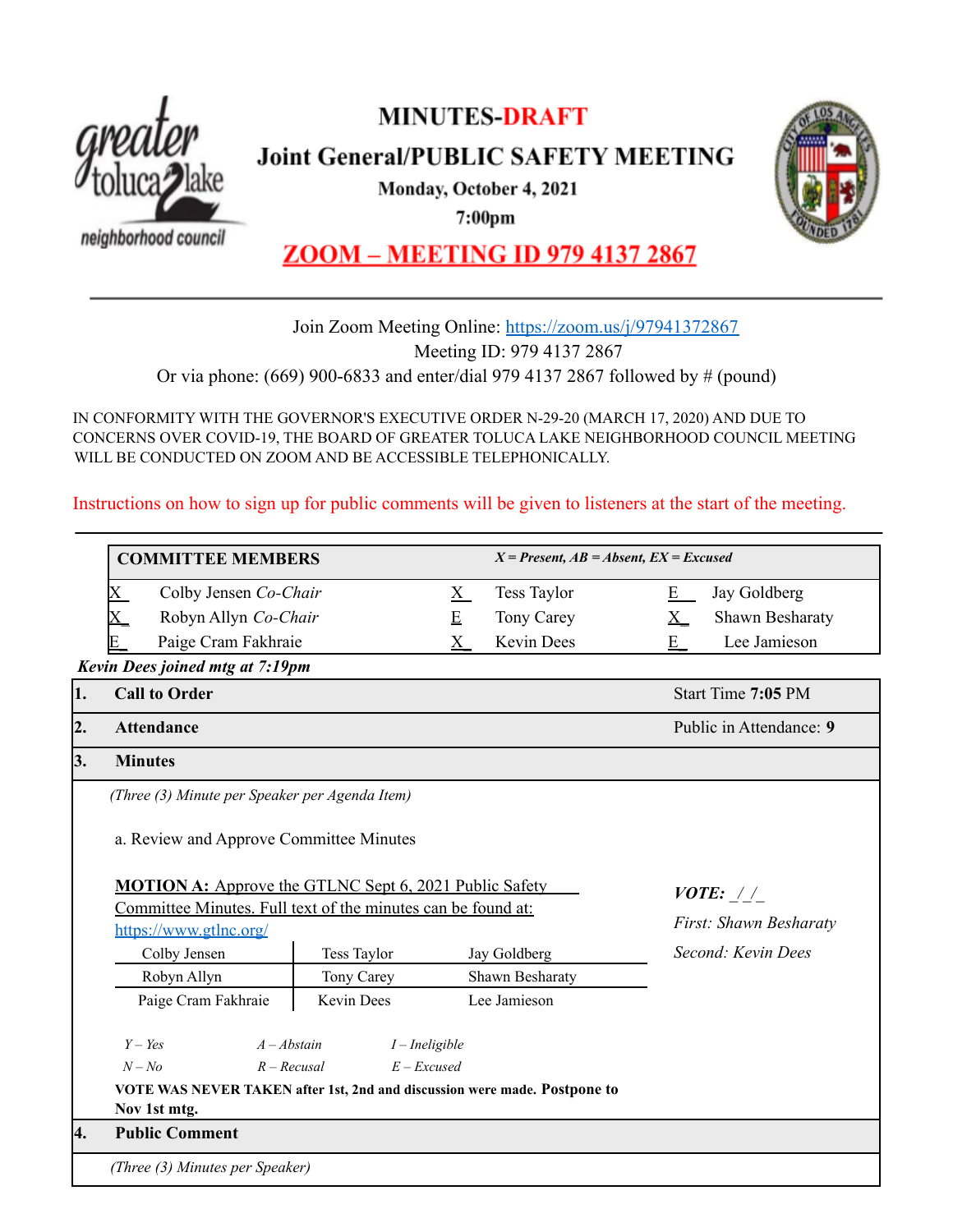*Jonathan Gregory: abjects to lack of discussion of Lankershim underpass & \$3,000*

## **5. Committee Member News & Announcements / Neighborhood Reports**

*(Three (3) Minutes per Speaker)*

# a. LAPD Report: SLO –Kurtis Delbar

*Of icer Delbar: increase in robberies 100% year to date (18 to 36 crimes), 12% increase in aggravated assaults, 22% decrease in burglaries, grand theft autos 2% increase, burglaries from motor vehicles 32% increase, thefts 7% increase. Robberies & thefts from vehicles are his biggest concern.*

*monitoring underpasses, now clean, some furniture at scene so make a 311 request to remove.*

*All homeless people have been of ered outreach including housing & services. people walking in the streets wearing dark clothing. Please wear reflective or light clothing at night.*

> *Tess Taylor: announced date for WTL Neighborhood Watch mtg with Of icer Delbar. Sat Oct 9th at 9am Clean up scheduled for WTL. Who do we thank for the underpass clean ups? ( CD 4 of ice was suggested). Drug activity sited. Homeless privacy is addressed to be more helpful for public to know their present situation. 4700 block of Bellflower for months, dumping trash and his vehicle is leaking and may be toilet overflow issue of mobile home. How do you report this issue? (Suggested license plate to Of icer Delbar)*

*Nick Baker: Discusses Homeless issues with Tess and of ers suggestions.*

*Kevin Dees: Moorpark & Vineland underpass is clear but Homeless have moved to wash. How can we help with this issue, is it a County issue to help with this? Homeless have moved to other areas which have become worse. Suggested to talk to the Assemblyman. Colby Jensen: The van, panhandler, in TL has not been seen lately. Have they moved on?*

*Shawn Besharaty : How do you report Homeless if they return? (suggested to report on 311 & both Council of ices)*

- b. Council District 4 Report: TBD- *not in attendance*
- c. Neighborhood Watch: Robyn Allyn

*New ACS Regional VP- David R Corio, (replaced Rob Bado) Tess Taylor: Suggests to add Crime Stats to GTLNC documents for Public Safety Kevin Dees: Reported to ACS about a crazy looking guy in an orange jumpsuit seen in TL. Wondering if Of icer Delbar has heard of him.*

d. LADOT - Steve Rostam, P.E.

## **6. On-Going Business**



**MINUTES** PUBLIC SAFETY MEETING October 4, 2021 Page **2** of **2**

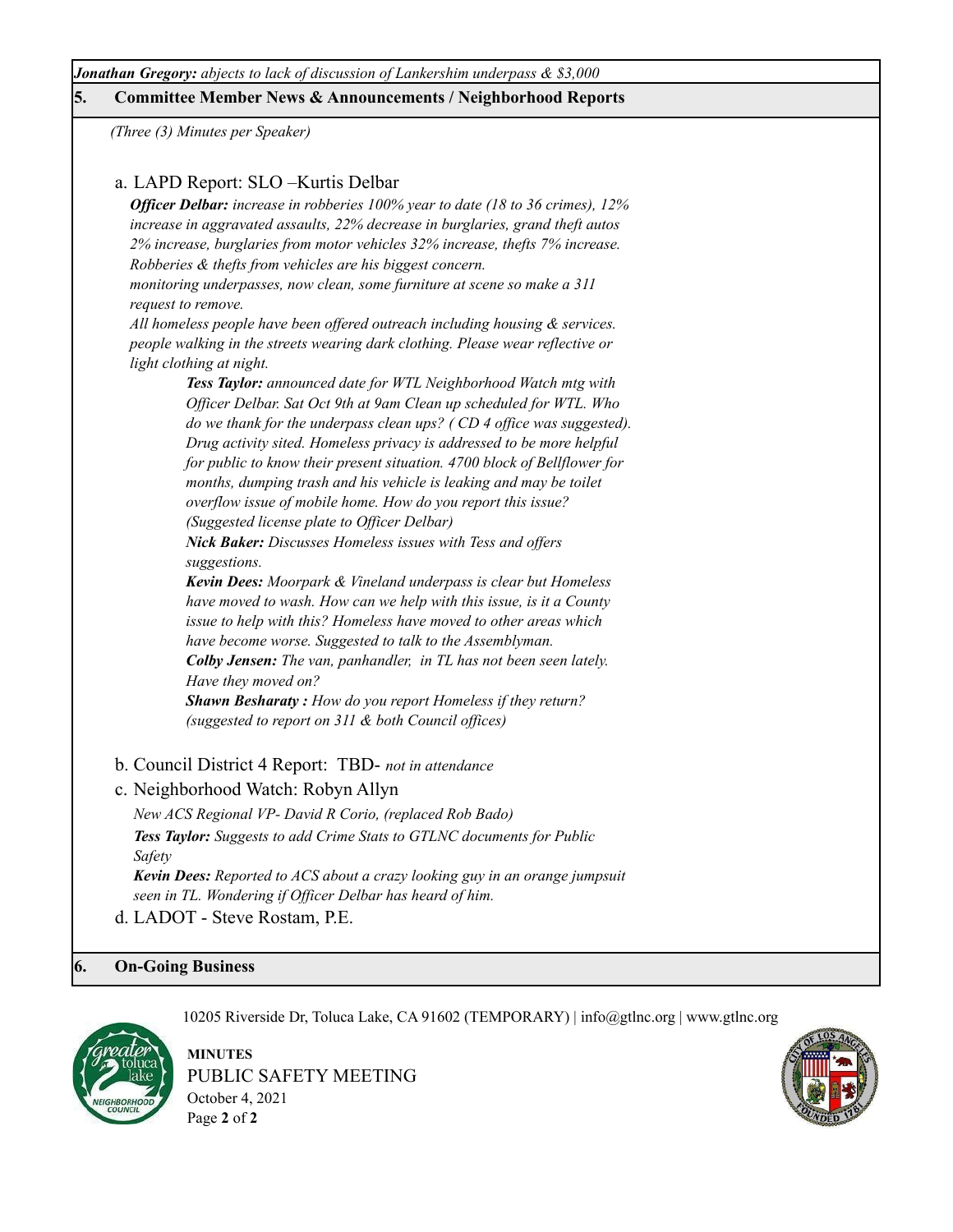*(Three (3) Minute per Speaker per Agenda Item)*

- COVID Update-Tony Carey-*Not in attendance*
- Lock cars/hide valuables-"Lock it, Hide it, Keep it"- *please lock your cars and hide anything that could look valuable*
- MyLA311- *app video available at [www.lacity.org/myla311](http://www.lacity.org/myla311) for more info.*
- Sept 3rd-Homeless encampments must be 500 ft away from schools & day care- *Thank you to the city for the recent clean ups. Good to hear the unhoused were all of ered housing and services.*

### **7. New Business**

*need.*

# **a. Accident-Riverside & Forman 9.13.21** DOT changed signal timers

### **b. walk on sidewalks/look before crossing**

*Robyn Allyn: revisited Motion A since quorum was met. Voting was done to pass last month's minutes.*

*Jonathan Gregory: Double check date for meeting, correction needed.*

*Tess Taylor: asks to add more info to the minutes.Of ers to provide notes. Please provide YouTube link. (Colby adds that the Website is being updated to provide more information).*

*Jonathan Gregory: Feels that PS is the most important committee as safety is most important to Community. Suggests 5 items to consider: research other PS committees/NC, Initiatives, NOHO sends letters to businesses that are underproviding-send letters to businesses to clean up, focus groups for areas of need, identify 10 of your top producing businesses and inquire about what they*

*Shawn Besharaty: ballards on Vineland & Moorpark update question. Riverside & Cahuenga traf ic light concern near freeway. DOT issue, reach out to Steve Rostam.*

*Tess Taylor: Can the YouTube link be added for reference? Can more info be added to the minutes? She will provide notes*

*Tess Taylor: Feels that Public Safety can do a lot more. Would like to see some guest speakers at upcoming PS mtg.*

*Colby Jensen: Gave Tess the go ahead to locate any speakers to bring to PS in future.*

*Robyn Allyn: of ered to add any helpful information could be added to the newsletter.*

*Nick Baker: How do you get a NO LOITERING sign in front of a business.*

# **8. Meeting Adjourned** Close Time: **8:00** PM

# Next Meeting: **Monday, November 1, 2021 @ 7:00 PM** – via Zoom

## **PUBLIC INPUT AT NEIGHBORHOOD COUNCIL MEETINGS**

The public is requested to dial \*9, when prompted by the presiding officer, to address the Board on any agenda item before the Board takes an action on an item. Comments from the public on agenda items will be heard only when the respective item is being considered. Comments from the public on other matters not appearing on the agenda that are within the Board's jurisdiction will be heard during the General Public Comment period. Please note that under the Brown Act, the Board is prevented from acting on a matter that you bring to its attention during the General Public Comment period; however, the issue raised by a member of the public may become the subject of a future Board meeting. Public comment is limited to 2 minutes per speaker unless adjusted by the presiding officer of the Board.

### **PUBLIC POSTING OF AGENDAS** - GTLNC agendas are posted for public review as follows:

Discovery Store (Community Kiosk), at the Southeast corner of Forman Avenue and Riverside Drive; ● [www.gtlnc.org](http://www.gtlnc.org/); or